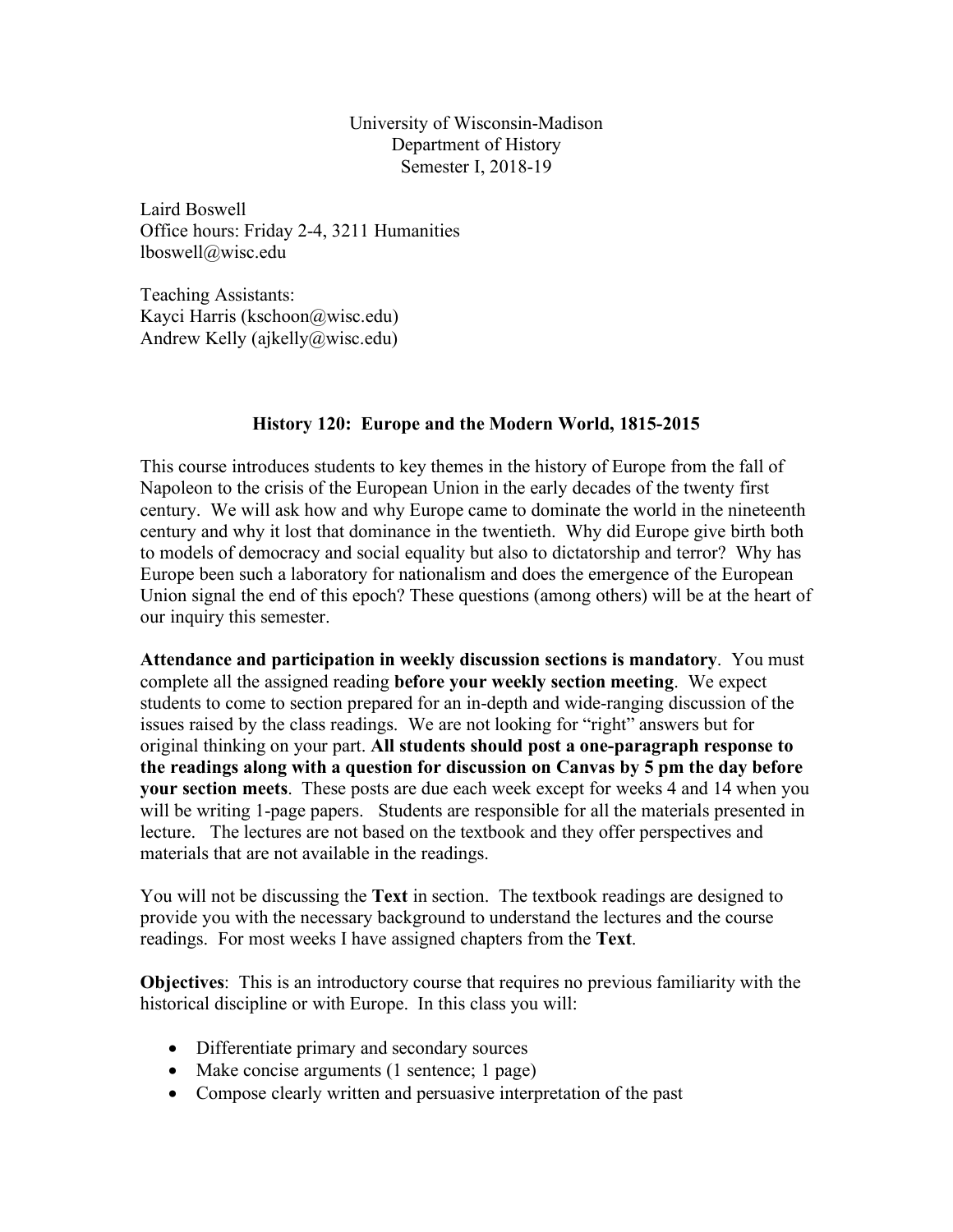- Use different kinds of sources (primary sources; novels; secondary sources) in support of your arguments and interpretations
- Gain an in-depth understanding of the main themes in the political, cultural and social history of Europe from the fall of Napoleon to the twenty first century.
- Evaluate the relationship between the present and the past.

**Requirements**: There will be one in class midterm, one two-hour final examination, and a map quiz that will be given in lecture. In addition, all students are required to write **two** fifty word sentences in answer to a question, **two** one page response papers on documents, and **one** 4-page paper and **one** 6 page paper on assigned topics. Papers will be based on the readings and the lectures and require no outside research.

**Grading** will be based on the examinations, the papers, as well as your participation in the discussion sections. The exams count for 30% of the grade (midterm  $= 10\%$ ; final  $=$ 20%), the papers 40%, and discussion 30%. The discussion grade will be attributed by your TA and will be based on attendance, participation in discussion, the Canvas posts, the 2 one-page papers, the 2 fifty-word sentences, and the map quiz. Students who miss more than one discussion section without a valid excuse will lose points on their section grades. Those who attend only a few section meetings during the semester place will fail this component of the class and place themselves at a high risk of failing the class altogether.So be forewarned!

**Workload**: This 4-credit course has 4 hours of group meetings per week (each 50 minute segment of lecture and discussion counts as one hour according to UW-Madison's credit hour policy). The course also carries the expectation that you will spend an average of at least 2 hours outside of class for every hour in the classroom. In other words, in addition to class time, plan to allot an average of at least 8 hours per week for reading, writing, preparing for discussions, and/or studying for quizzes and exams for this class.

**We expect you to hand in your own work** and not to borrow sentences or sentence fragments from books, articles, or the web. In other words, all your sentences should be of your own making (if you use more than three successive words from a book, you should put them in quotation marks). Students are urged to familiarize themselves with the rules and guidelines concerning plagiarism -- any cases of plagiarism or cheating will be dealt with severely. Downloading material from the web and claiming it as your own is a form of plagiarism. To learn more about quoting and paraphrasing check the Writing Center's excellent tips at http://www.wisc.edu/writing/Handbook/QuotingSources.html Further information on the University's policies on plagiarism can be found at https://conduct.students.wisc.edu/academic-integrity/ (scroll down the page and look at UWS Chapter 14). If you are unclear about what you should or should not be doing, please don't hesitate to ask.

**The History Lab:** The History Lab is a resource center where experts (PhD students) will assist you with your history papers. No matter your stage in the writing process choosing a topic, conducting research, composing a thesis, outlining your argument,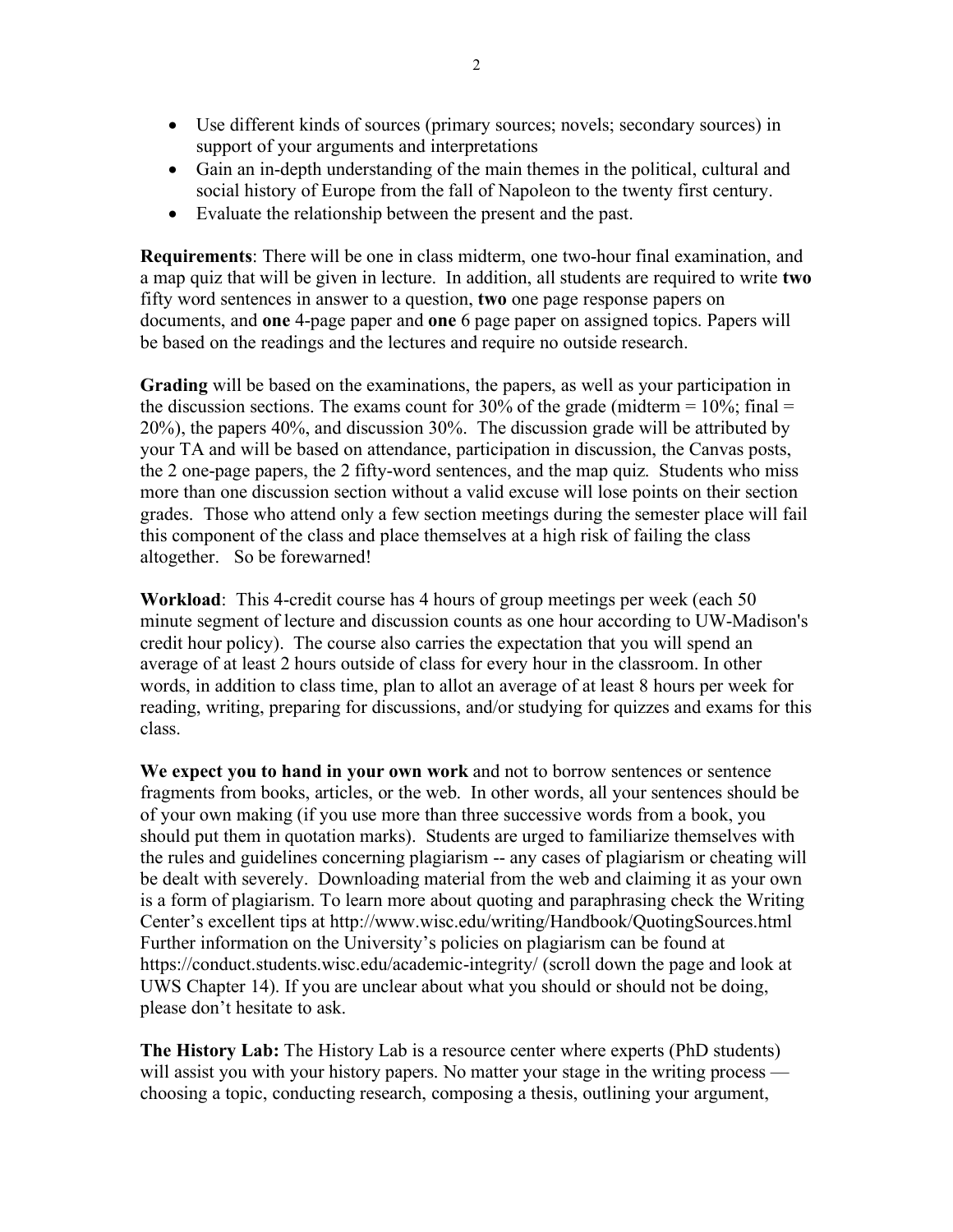revising your drafts — the History Lab staff can help you sharpen your skills and become a more successful writer. Drop by Humanities 4255 or schedule a one-on-one consultation at http://go.wisc.edu/hlab.

**Electronic devices**. Please **turn off** all electronic devices (including laptops) during lecture. There is a growing body of evidence that suggests that students learn more when they take notes by hand and they perform better than students who are electronically connected. Laptops can be distracting users (who are often tempted to surf the web) and their neighbors. Multitasking is not conducive to learning. During lecture and discussion you should focus on the material and keep outside distractions to a minimum. I will also be showing numerous slides and illuminated screens make it difficult for your neighbors to see.

**Accommodations**: Students needing special accommodations for their course work should contact the instructor.

**University Statement on Diversity**: "Diversity is a source of strength, creativity, and innovation for UW-Madison. We value the contributions of each person and respect the profound ways their identity, culture, background, experience, status, abilities, and opinion enrich the university community. We commit ourselves to the pursuit of excellence in teaching, research, outreach, and diversity as inextricably linked goals.

The University of Wisconsin-Madison fulfills its public mission by creating a welcoming and inclusive community for people from every background – people who as students, faculty, and staff serve Wisconsin and the world." https://diversity.wisc.edu/

**Office Hours**: I will hold office hours Friday from 2 to 4. You can also speak with me after class or send me an email to set up an alternative meeting time. I'm always happy to meet with you to discuss the class.

The following books are **required** and can be purchased at the bookstore of your choice. They have also been placed on 3-hour reserve at Helen C. White Library.

Karl Marx, The Communist Manifesto (Penguin Books) Erich Maria Remarque, All Quiet on the Western Front (Ballantine books) Joseph Conrad, Heart of Darkness (Signet Classics) David I. Kertzer, The Kidnapping of Edgardo Mortara (Vintage Books) Arthur Koestler, Darkness at Noon (Scribner's) Christopher Browning, Ordinary Men: Reserve Police Battalion 101 and the Final Solution in Poland (Harper Perennial) Slavenka Drakulić, How we Survived Communism and Even Laughed (Harper Collins) Lynn Hunt, Thomas Martin, Barbara Rosenwein, R. Po-Chia Hsia, Bonnie Smith, The Making of the West, volume 2: since 1500. Fifth Edition (Bedford/St. Martin's, 2017) (**Text**)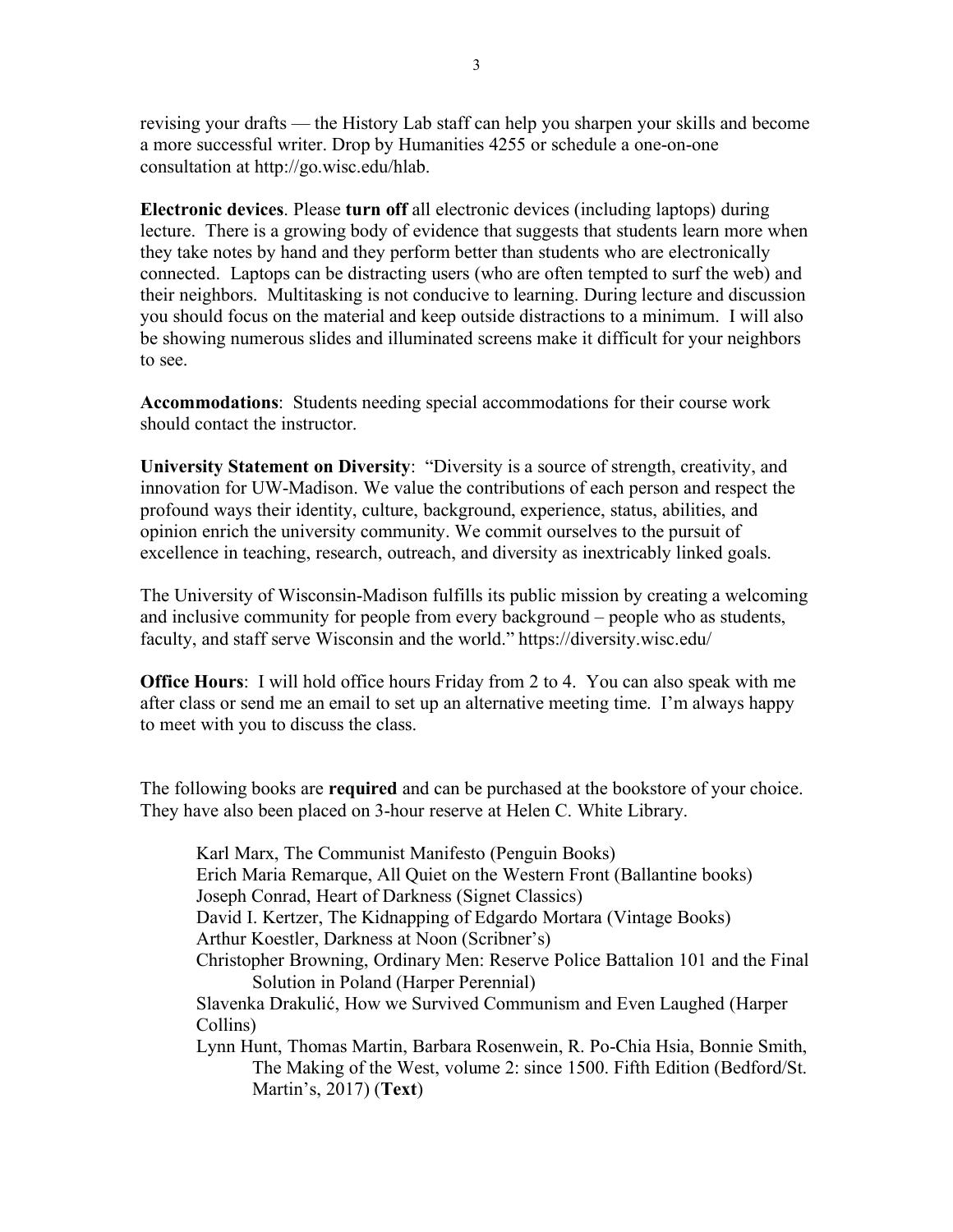Sources of The Making of the West: Peoples and Cultures. Vol II: Since 1500 (Fourth Edition, 2012)

**Unless otherwise noted readings can be found in Sources of the Making of the West.**

**Week 1** (September 6) Introduction

History and Geography

**Week 2** (September 11, 13) Consequences of the French Revolution and the Napoleonic Wars

The Legacy of the French Revolution and Napoleon Europe in 1815: Diplomacy and the Balance of Power Restoration and Reaction

> Text: Chapters 19, 20 Section: Abbé Siéyès, "What is the Third Estate?" (112-116); French National Assembly, "The Declaration of the Rights of Man and Citizen" (117-20); Maximilien Robespierre, "Report on the Principles of Political Morality" (124- 127); Olympe de Gouges, "Declaration of the Rights of Women" (120-24); Abd al-Rahman al-Jabartî, "Napoleon in Egypt" (134-37).

**Week 3** (September 18, 20) Economic Revolutions and the Birth of Socialism

The Industrial Revolution Socialism & the Working Class

> Text: Chapter 21 Section: Metternich, "Results of the Congress at Laybach" (137-40); Peter Kakhovsky, "The Decembrist Insurrection in Russia," (140-43)

### **50 word sentence due in section**

**Week 4** (September 25, 27) Ideologies and Revolutions

The Revolutions of 1848 Liberalism and Conservatism / religion

> Section: Marx, The Communist Manifesto (Read the entire Manifesto of the Communist Party); Friedrich Engels, "Draft of a Communist Confession of Faith" (161-65). "Factory Rules in Berlin" (151-54)

**1 page paper on documents due in section. No response on Canvas this week.**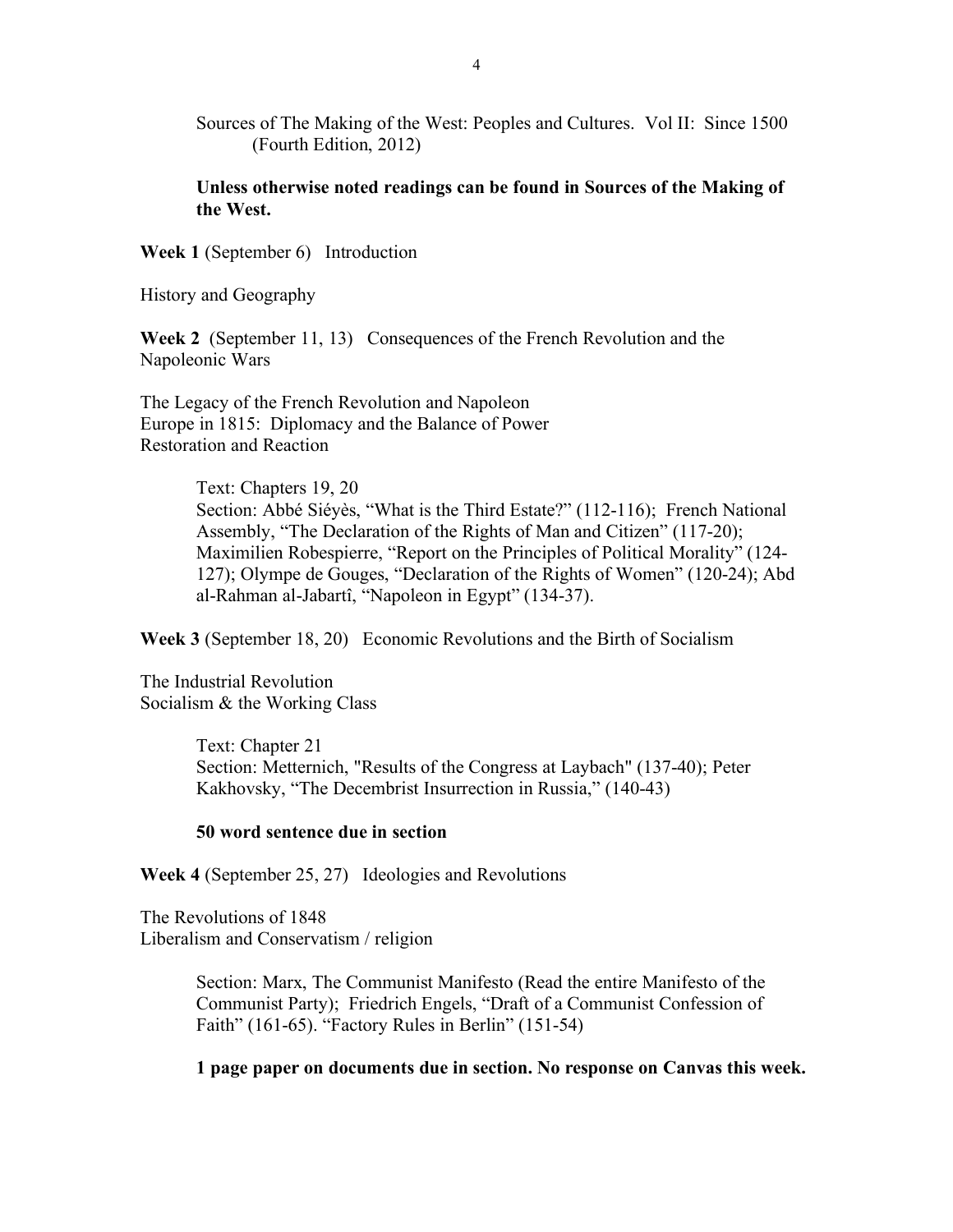**Week 5** (October 2,4) Creating Nations

The Birth of Modern Italy Germany becomes a Nation

> Text: Chapter 22 Section: David Kertzer, The Kidnapping of Edgardo Mortara, 1-108, 119-42, 173- 83, 299-304.

**Week 6** (October 9,11) Gender and Private Life

Private Life: Consumption and Culture Women and Society, 1815-1914 Modernism

> Section: Rudolf von Ihering, "Two Letters" (176-78); Camillo di Cavour "Letter to King Victor Emmanuel," (174-76); "Documents on German Unification" (Canvas); J. S. Mill, "On Liberty" (Canvas)

### **\*\*\* 4 page paper due October 9 in class \*\*\***

**Week 7** (October 16,18) Imperialism and War

#### **In class map quiz, October 16 (15 minutes)**

Europe's Colonial Empires, 1880-1914 The Origins of World War I & Great War part I

> Text: Chapter 23 Section: Margaret Bonfield, "A Life's Work" (190-200); Emmeline Pankhurst, "Speech from the Dock" (215-17); Sarah Stickney Ellis, "Characteristics of the Women of England" (154-57)

**Week 8** (October 23, 25). The Great War and its Aftermath

The Great War Part II and The Russian Revolution. **Midterm (Oct 25)**

> Text: Chapter 24 Section: Joseph Conrad, Heart of Darkness; Chinua Achebe, "An Image of Africa," Research in African Literatures 9 (1978), 1-15 (Canvas).

**Week 9** (October Oct 30, Nov 1) Fascism and Communism

The Rise of Italian Fascism Hitler and National Socialism Stalinism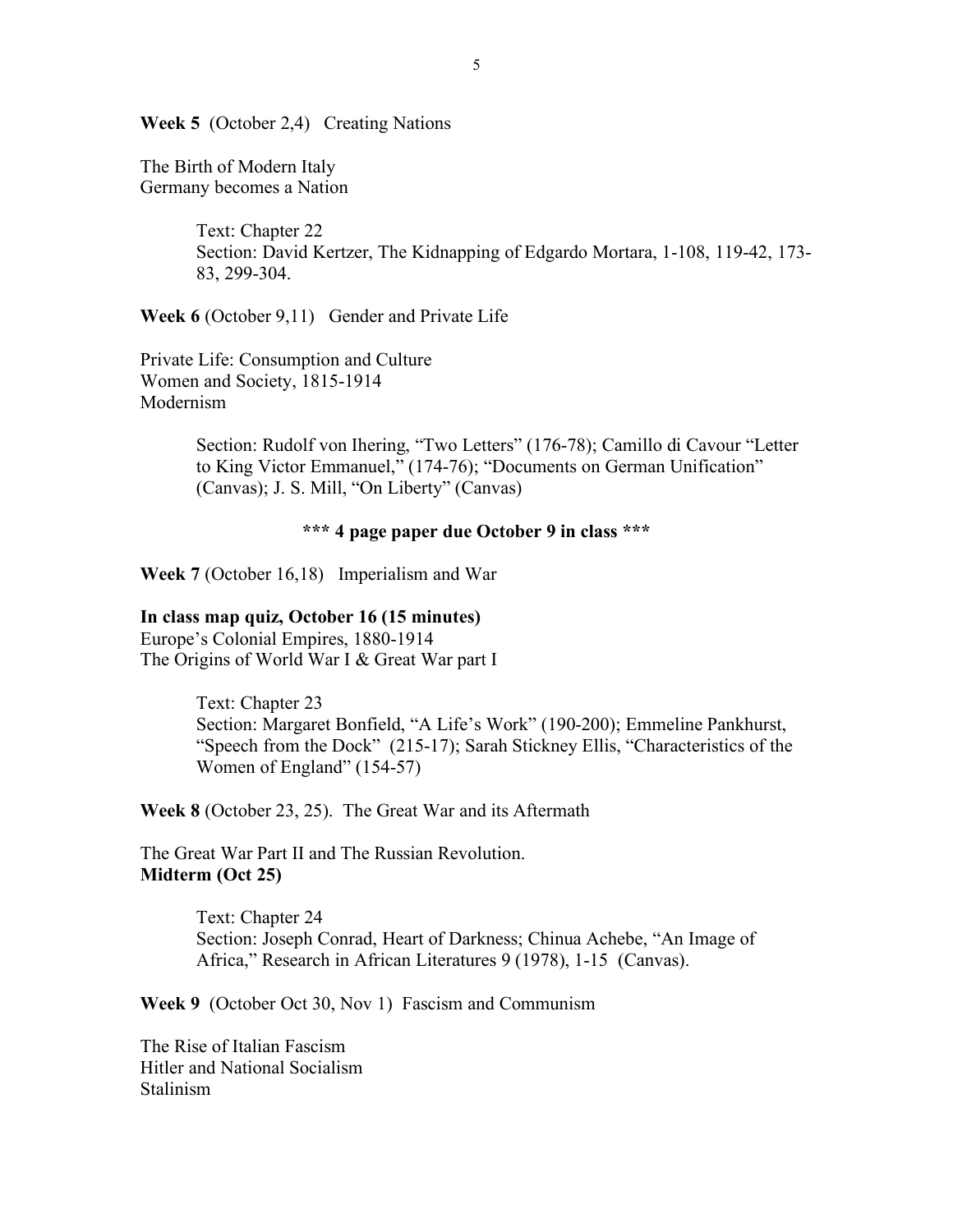Text: Chapter 25. Section: Erich Maria Remarque, All Quiet on the Western Front

**Week 10**. (November 6, 8) The Interwar Crisis

The Crisis of European Democracy / Spanish Civil War Appeasement and the Coming of World War II

> Text: Chapter 26 Section: Arthur Koestler, Darkness at Noon

#### **50 word sentence due in section**

**Week 11**. (November 13, 15) The Second World War

World War II The Holocaust: the Destruction of European Jewry Europe Divided: The Cold War

> Section: Christopher Browning, Ordinary Men, 1-113; Benito Mussolini, "The Doctrine of Fascism" (235-39); Adolph Hitler, "Mein Kampf," (240-242); Joseph Goebbels, "Nazi Propaganda Pamphlet" (243-45)

**Week 12** (November 20) The End of the European Empires

Decolonization **Happy Thanksgiving**! **Sections do not meet this week**

#### **\*\*\*6 page paper due Wednesday November 21 by 1 pm in your TA's box\*\*\***

**Week 13** (November 27, 29) From the European Turn to the Collapse of Communism

European Unification German Reunification The Collapse of the Soviet Empire

> Section: Browning, Ordinary Men, 115-223 Text: Chapter 27

**Week 14** (December 4, 6) The Rebirth of Nationalism and the Future of Europe

A Continent of Immigrants? Immigration and European Identity From the Rebirth of Nationalism to the Crisis of the European Union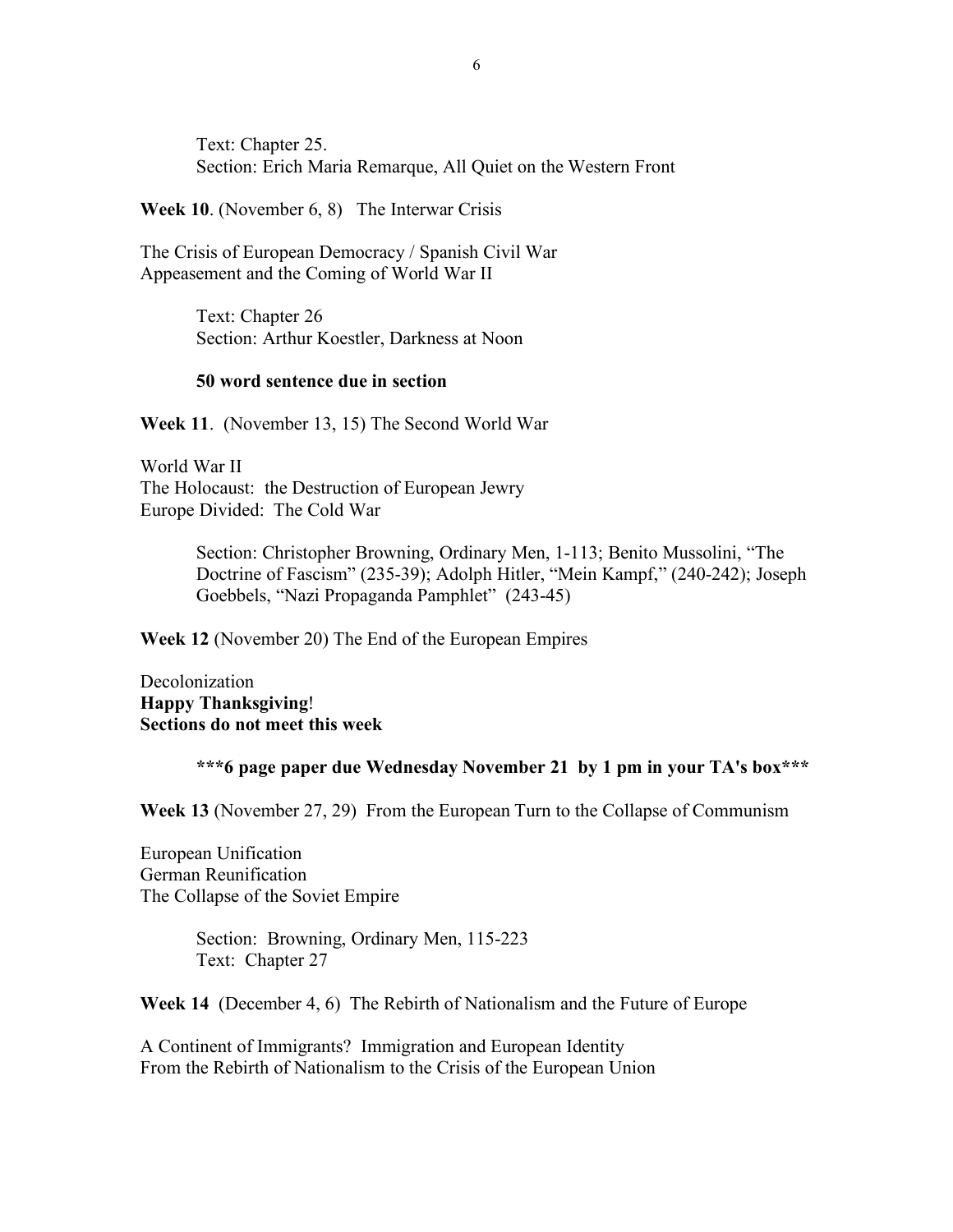Section: Slavenka Drakulić, How we Survived Communism and Even Laughed (Harper Collins). 1-132, 169-89 Text: Chapter 28.

# **1 page paper on documents due in section. No response on Canvas this week.**

**Week 15** (December 11). The Past and the Present

What Future for Europe? **No section meetings this week** Text: Chapter 29

**Final Exam: Thursday December 20, 12:25 PM**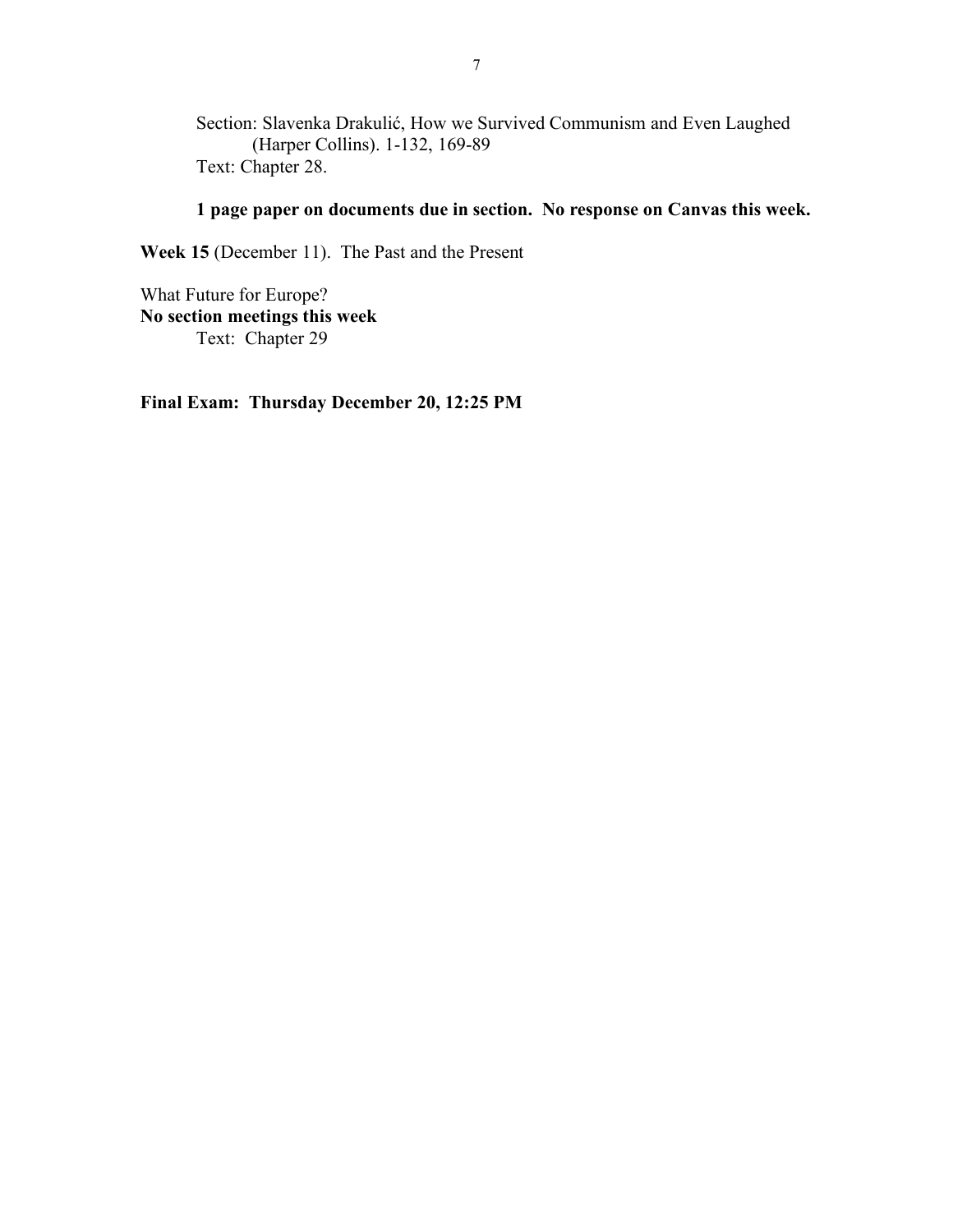# Goals of the History Major

The goal of the history major is to offer students the knowledge and skills they need to gain a critical perspective on the past. Students will learn to define important historical questions, analyze relevant evidence with rigor and creativity, and present convincing arguments and conclusions based on original research in a manner that contributes to academic and public discussions. In History, as in other humanistic disciplines, students will practice resourceful inquiry and careful reading. They will advance their writing and public speaking skills to engage historical and contemporary issues.

To ensure that students gain exposure to some of the great diversity of topics, methodologies, and philosophical concerns that inform the study of history, the department requires a combination of courses that offers breadth, depth, and variety of exposition. Through those courses, students should develop:

- 1. Broad acquaintance with several geographic areas of the world and with both the pre-modern and modern eras.
- 2. Familiarity with the range of sources and modes through which historical information can be found and expressed. Sources may include textual, oral, physical, and visual materials. The data within them may be qualitative or quantitative, and they may be available in printed, digital, or other formats. Modes of expression may include textbooks, monographs, scholarly articles, essays, literary works, or digital presentations.
- 3. In-depth understanding of a topic of their choice through original or creative research.
- 4. The ability to identify the skills developed in the history major and to articulate the applicability of those skills to a variety of endeavors and career paths beyond the professional practice of history.

# Skills Developed in the Major

# *Define Important Historical Questions*

- 1. Pose a historical question and explain its academic and public implications.
- 2. Using appropriate research procedures and aids, find the secondary resources in history and other disciplines available to answer a historical question.
- 3. Evaluate the evidentiary and theoretical bases of pertinent historical conversations in order to highlight opportunities for further investigation.

### *Collect and Analyze Evidence*

1. Identify the range and limitations of primary sources available to engage the historical problem under investigation.